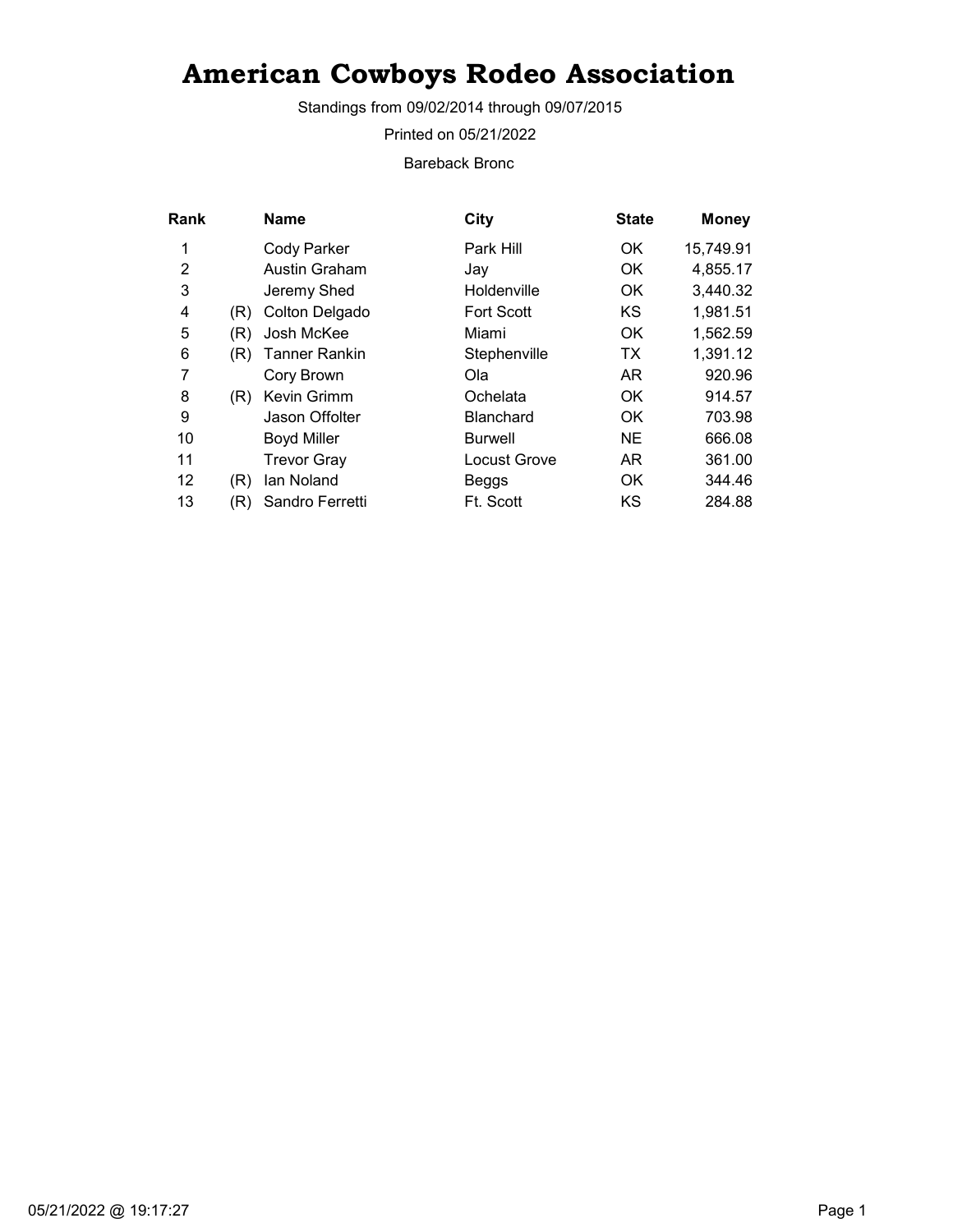Standings from 09/02/2014 through 09/07/2015

Printed on 05/21/2022

Bull Riding

| Rank           |     | <b>Name</b>              | City               | <b>State</b> | <b>Money</b> |
|----------------|-----|--------------------------|--------------------|--------------|--------------|
| 1              |     | David King               | <b>Baldwin</b>     | KS           | 8,795.80     |
| $\overline{2}$ |     | <b>Brandon Wesson</b>    | Delaware           | OK           | 7,314.39     |
| 3              |     | Mason Lowe               | Exeter             | MO           | 6,326.49     |
| 4              |     | Kolt Forinash            | Rose               | ОK           | 5,447.68     |
| 5              | (R) | Dakota Macom             | Calera             | <b>OK</b>    | 3,692.04     |
| 6              |     | Kenny Hickman            | Neosho             | MO.          | 3,224.21     |
| $\overline{7}$ | (R) | Cody Tyler White         | <b>Big Cabin</b>   | OK           | 2,722.50     |
| 8              |     | <b>Austin Murphy</b>     | Ft. Scott          | <b>KS</b>    | 2,314.97     |
| 9              |     | Chelse Day               | Welling            | OK           | 2,275.68     |
| 10             |     | <b>Wyatt Rogers</b>      | Tahlequah          | ОK           | 2,239.20     |
| 11             | (R) | <b>Matthew Hennelly</b>  | Miami              | OK           | 2,165.00     |
| 12             | (R) | Eric Walnofer            | Jasper             | МO           | 2,053.44     |
| 13             |     | <b>Austin Payne</b>      | Wichita            | KS           | 2,034.71     |
| 14             |     | <b>Marcus Kimberling</b> | Berryville         | AR           | 1,241.44     |
| 15             | (R) | Justin Thompson          | Kellyville         | OK           | 1,133.04     |
| 16             |     | DJ Shields               | <b>Elmore City</b> | OK           | 1,132.52     |
| 17             |     | <b>Brandon Dummit</b>    | <b>Billings</b>    | МO           | 1,120.93     |
| 18             |     | Seth Killgore            | Colcord            | OK           | 1,094.80     |
| 19             |     | <b>Ryan Dirteater</b>    | Hulbert            | OK           | 1,093.20     |
| 20             | (R) | Kade Alberty             | Beggs              | OK           | 816.40       |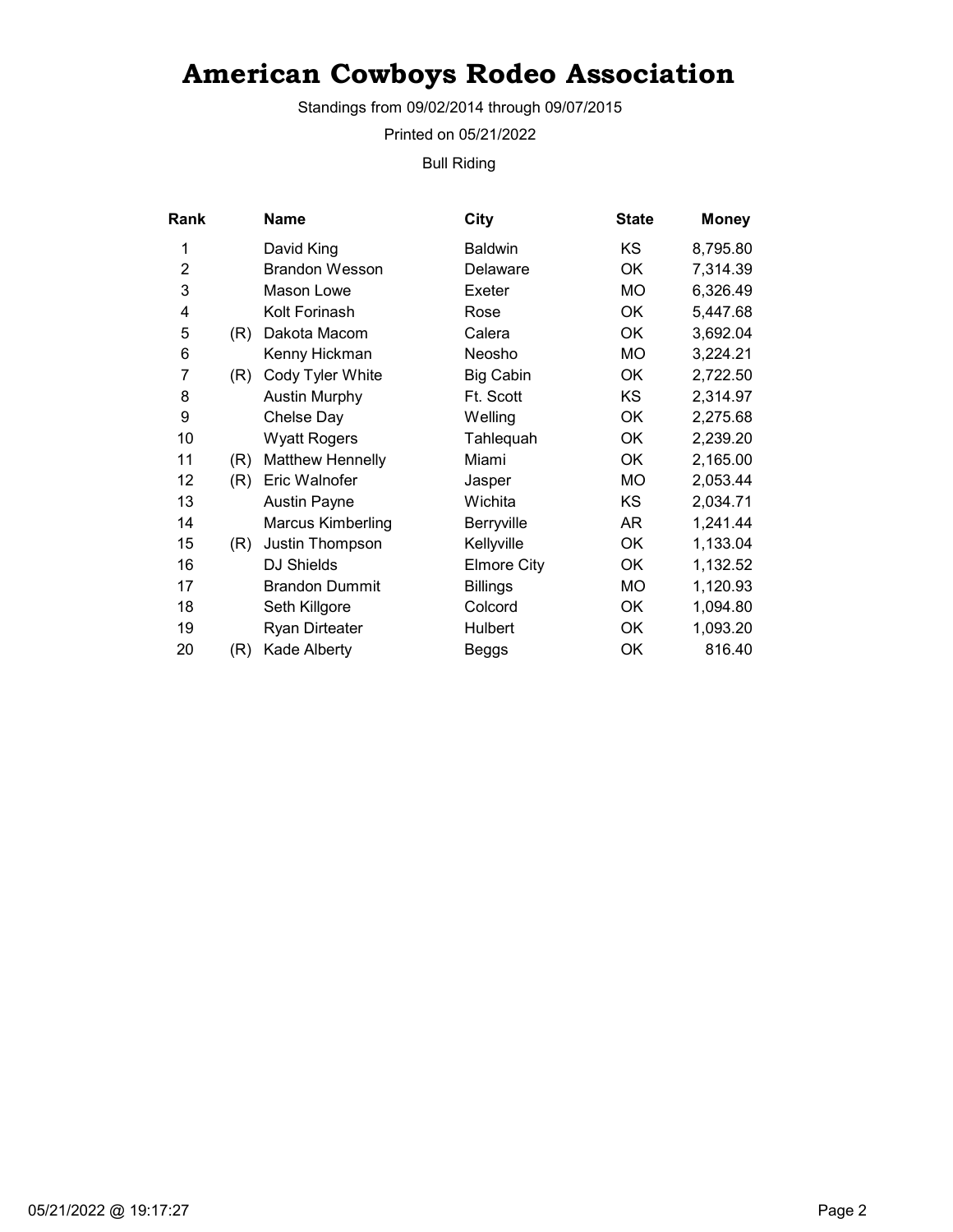Standings from 09/02/2014 through 09/07/2015

Printed on 05/21/2022

Saddle Bronc

| Rank           |     | <b>Name</b>           | City             | <b>State</b> | <b>Money</b> |
|----------------|-----|-----------------------|------------------|--------------|--------------|
| 1              |     | Darin Lively          | Kingston         | AR.          | 13,698.13    |
| $\overline{2}$ |     | Kip Overman           | Columbus         | <b>KS</b>    | 9,043.43     |
| 3              |     | Sean Prater           | Peru             | KS.          | 8,057.56     |
| 4              |     | <b>Timmy Matthews</b> | Monkey Island    | ОK           | 7,076.13     |
| 5              |     | <b>Blane Stacy</b>    | <b>Blanchard</b> | ОK           | 7,001.11     |
| 6              |     | Shane Hand            | Vinita           | ОK           | 1,462.35     |
| 7              |     | <b>Tyler West</b>     | Lincoln          | OK           | 1,296.99     |
| 8              |     | <b>Cody Gaines</b>    | Carthage         | МO           | 1,277.85     |
| 9              | (R) | Jason Pauschert       | Carlisle         | AR.          | 637.79       |
| 10             |     | Tex Benfer            | Tupelo           | OK           | 570.60       |
| 11             |     | Shawn Jones           | Holdenville      | OK           | 399.65       |
| 12             | (R) | Cody Chichester       | Clare            | ΜI           | 251.71       |
| 13             |     | Dakota Hunsaker       | Columbus         | KS           | 238.53       |
| 14             |     | <b>Gulley Finnell</b> | Pryor            | OK           | 232.30       |
| 15             | (R) | Jake Barnes           | Springdale       | AR.          | 133.38       |
| 16             | (R) | Cody Kendall          | Erie             | ΚS           | 51.30        |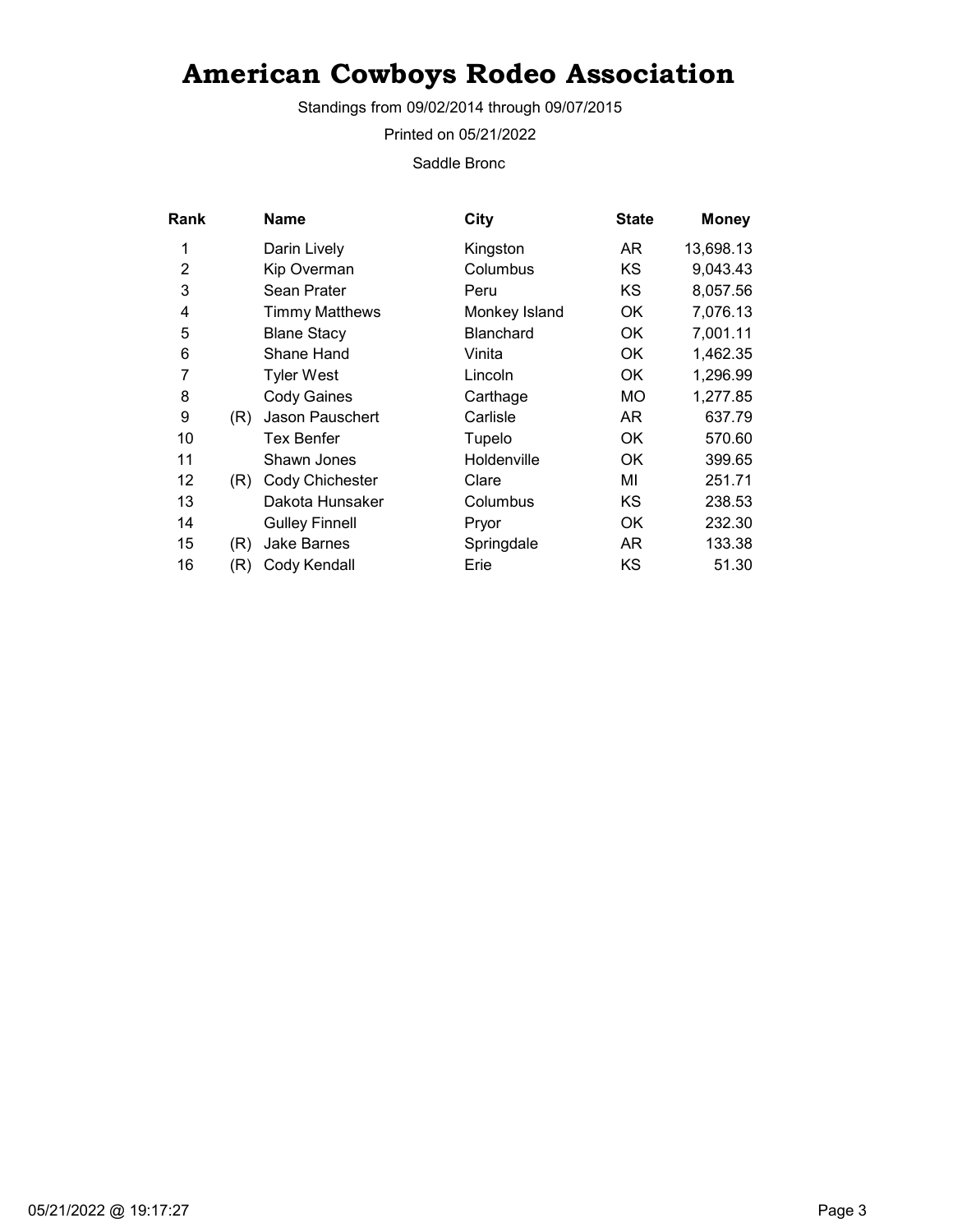Standings from 09/02/2014 through 09/07/2015

Printed on 05/21/2022

Tie-Down Roping

| Rank           |     | <b>Name</b>            | City              | <b>State</b> | <b>Money</b> |
|----------------|-----|------------------------|-------------------|--------------|--------------|
| 1              |     | <b>Quinton Inman</b>   | Vinita            | 0K           | 7,486.34     |
| $\overline{2}$ |     | <b>Budge Herbert</b>   | Heavener          | OK           | 6,414.47     |
| 3              |     | <b>JC King</b>         | <b>Stilwell</b>   | 0K           | 6,388.79     |
| 4              |     | Glenn Jackson          | Okmulgee          | OK           | 4,778.07     |
| 5              |     | <b>Justin Smith</b>    | Tahlequah         | OK           | 4,683.66     |
| 6              |     | <b>Colby Setzer</b>    | Quitman           | AR           | 4,240.72     |
| 7              |     | <b>Blake Ash</b>       | Aurora            | MO           | 3,986.31     |
| 8              |     | Jarrod Branch          | Wellston          | OK           | 3,622.77     |
| 9              |     | Chanz Dugan            | Afton             | OK           | 3,523.64     |
| 10             |     | <b>Walt White</b>      | Owasso            | 0K           | 3,368.44     |
| 11             |     | Jeffrey K. Miller      | <b>Blue Mound</b> | <b>KS</b>    | 3,248.02     |
| 12             |     | Stetson Dugan          | Fairland          | 0K           | 3,246.50     |
| 13             |     | <b>Trenton Johnson</b> | <b>Blue Mound</b> | <b>KS</b>    | 2,911.78     |
| 14             |     | <b>Jake Parker</b>     | Sperry            | OK           | 2,700.16     |
| 15             | (R) | Joshua Pool            | Fairland          | OK           | 2,653.53     |
| 16             |     | Ethan Hill             | S. Coffeyville    | OK           | 2,519.83     |
| 17             |     | Cole Wilson            | Osage City        | <b>KS</b>    | 2,513.42     |
| 18             |     | <b>Mason Carter</b>    | Checotah          | OK           | 2,416.76     |
| 19             |     | <b>Tylen Layton</b>    | Copan             | OK           | 2,333.30     |
| 20             |     | <b>Rob Pierce</b>      | Tahlequah         | OK           | 2,289.41     |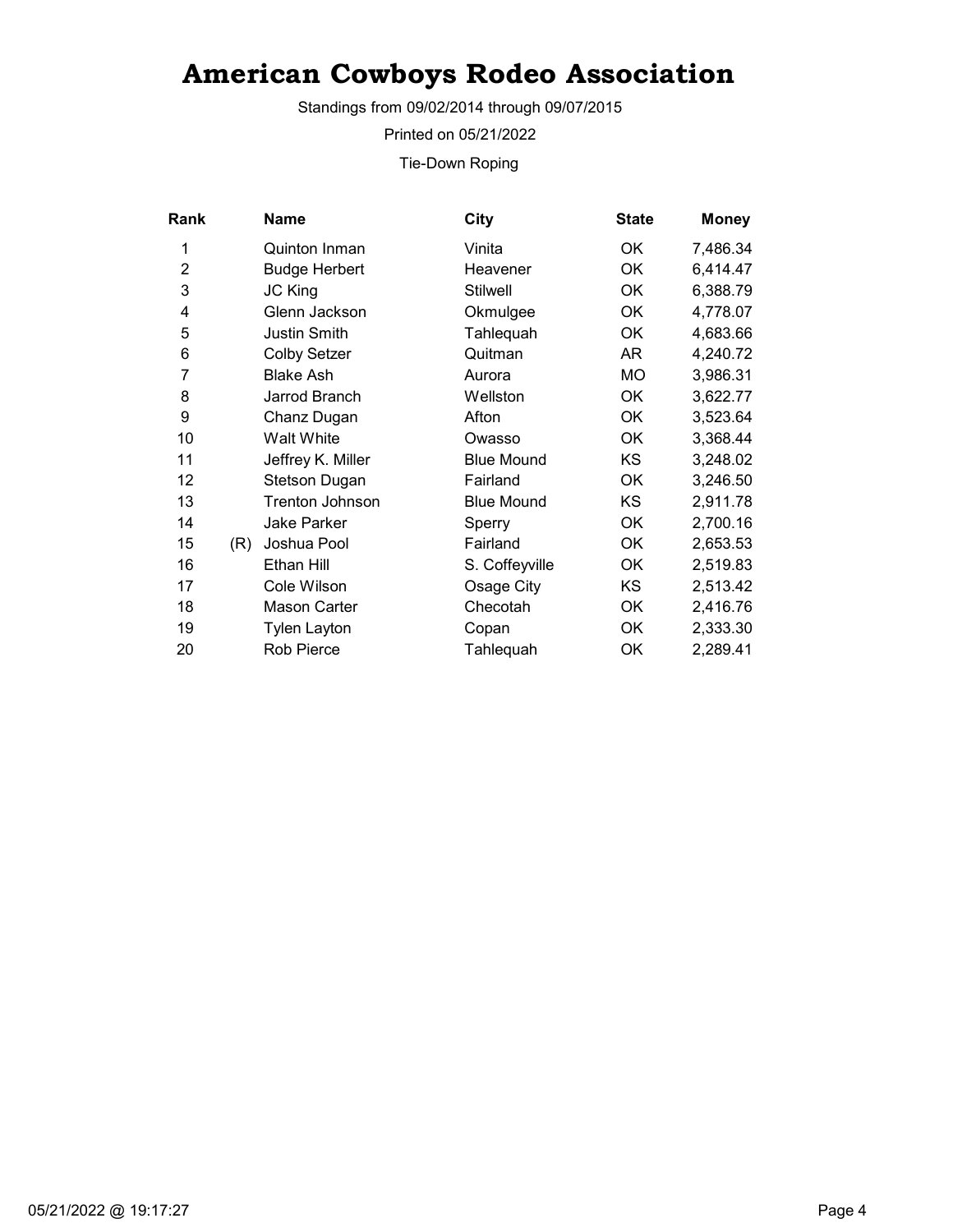Standings from 09/02/2014 through 09/07/2015

Printed on 05/21/2022

Steer Wrestling

| Rank | Name                    | City            | <b>State</b> | <b>Money</b> |
|------|-------------------------|-----------------|--------------|--------------|
| 1    | <b>Walt Sherry</b>      | Atwell          | OK           | 7,375.48     |
| 2    | Cody Brecheisen         | Wyandotte       | OK           | 6,000.25     |
| 3    | <b>Tanner McElhaney</b> | Henryetta       | OK           | 5,700.60     |
| 4    | David Reagor Jr.        | Morris          | OK           | 5,578.72     |
| 5    | Hunter Washburn         | Jones           | 0K           | 5,457.95     |
| 6    | Levi Rudd               | <b>Morris</b>   | OK           | 5,187.18     |
| 7    | <b>Ronnie Fields</b>    | Oklahoma City   | 0K           | 4,538.13     |
| 8    | <b>West Ratliff</b>     | <b>Stilwell</b> | ОK           | 4,526.16     |
| 9    | <b>Parker Howell</b>    | Westville       | 0K           | 3,833.11     |
| 10   | Logan Rudd              | Chelsea         | OK           | 3,614.22     |
| 11   | <b>Eric Bennett</b>     | Tulsa           | OK           | 3,349.88     |
| 12   | Danell Tipton           | Spencer         | 0K           | 2,538.61     |
| 13   | Quinton Inman           | Vinita          | OK           | 2,515.00     |
| 14   | <b>Chance Howard</b>    | Cedarville      | AR           | 2,496.26     |
| 15   | Ryan Mims               | Ada             | OK           | 2,294.78     |
| 16   | <b>Ricky Rice</b>       | Natural Dam     | AR           | 2,183.27     |
| 17   | <b>Robert Kelly</b>     | Nicoma Park     | OK           | 2,147.07     |
| 18   | Cody Charmasson         | <b>Bristow</b>  | OK           | 2,140.66     |
| 19   | <b>Travis Burgett</b>   | Van Buren       | AR           | 2,010.53     |
| 20   | <b>Jason Stewart</b>    | <b>Bristow</b>  | ОK           | 1,638.06     |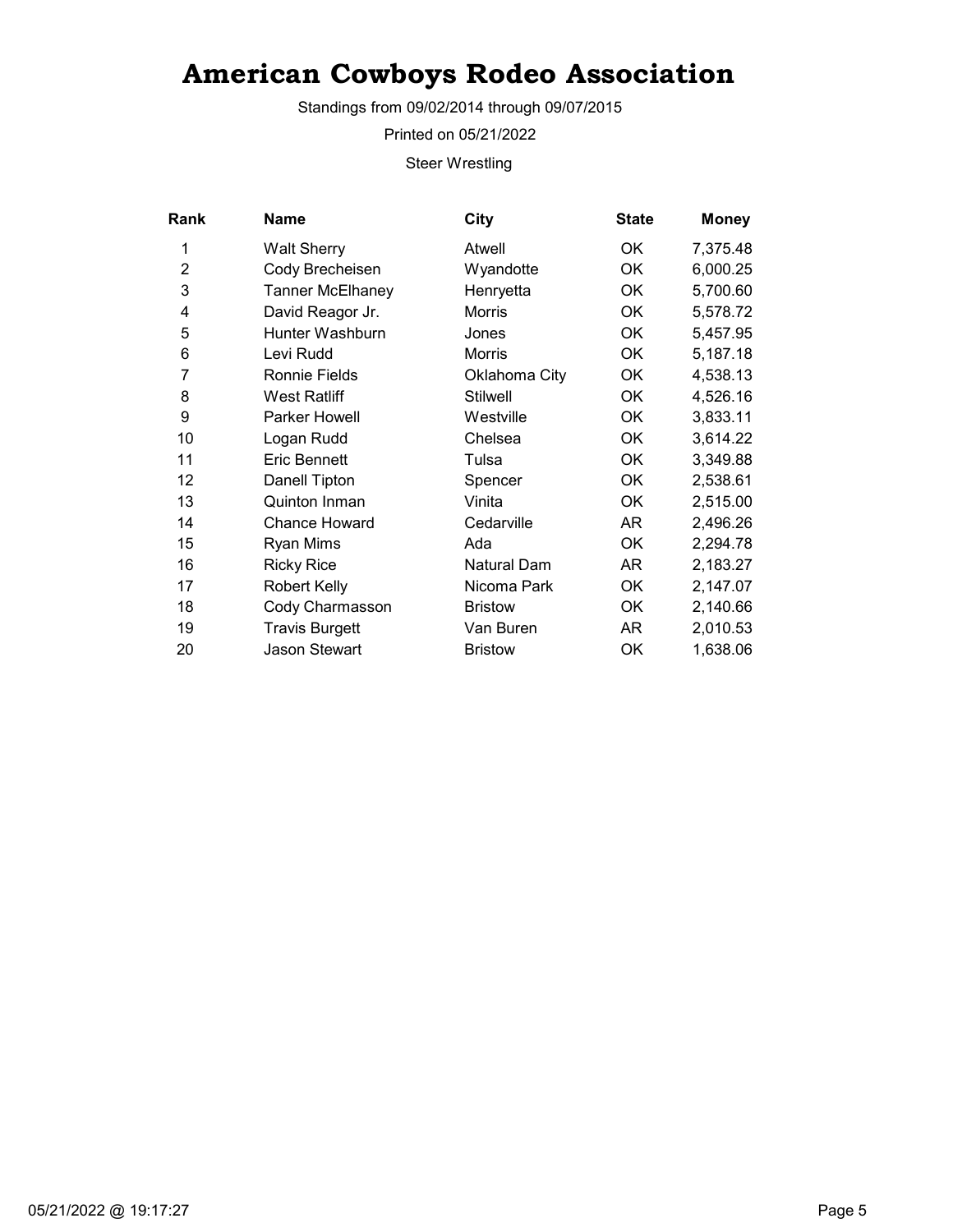Standings from 09/02/2014 through 09/07/2015

Printed on 05/21/2022

Cowgirl Barrel Racing

| Rank           |     | Name                          | <b>City</b>        | <b>State</b> | <b>Money</b> |
|----------------|-----|-------------------------------|--------------------|--------------|--------------|
| 1              | (R) | Leah Graber                   | Muskogee           | OK           | 9,518.75     |
| $\overline{2}$ |     | Lacinda Rose                  | Willard            | MO.          | 6,845.98     |
| 3              | (R) | Tara Holland                  | Grove              | OK           | 5,421.07     |
| 4              |     | Sallye Williams               | <b>Skiatook</b>    | OK           | 5,296.02     |
| 5              |     | Shayne Mallory                | Miller             | МO           | 5,181.18     |
| 6              | (R) | Savannah Pearson              | <b>Summers</b>     | AR           | 4,796.08     |
| 7              |     | Andee Jo Haden                | <b>Bentonville</b> | AR           | 4,614.82     |
| 8              |     | LaRae Smith                   | <b>Barnsdall</b>   | ОK           | 4,536.48     |
| 9              |     | <b>Tiffany Teehee</b>         | Claremore          | OK           | 4,478.80     |
| 10             |     | Kara Kreder                   | Collinsville       | OK           | 4,095.63     |
| 11             |     | <b>Tyrney Steinhoff Small</b> | Afton              | ОK           | 3,968.29     |
| 12             |     | <b>Brittney Hipp</b>          | Tuttle, OK         | <b>OK</b>    | 3,883.26     |
| 13             | (R) | Gracie Ann Smith              | Hartshorne         | OK           | 3,533.75     |
| 14             |     | <b>Stephanie Trettel</b>      | Purcell            | OK           | 3,224.94     |
| 15             |     | Nicole Evans                  | Miami              | OK           | 2,538.58     |
| 16             |     | Tanya Steinhoff               | Vinita             | OK           | 2,258.43     |
| 17             |     | Jenny Jo Earp- Kijac          | Jay                | OK           | 2,050.00     |
| 18             |     | Amber Arnold                  | Spiro              | OK           | 1,909.75     |
| 19             |     | Cheyenne Tash                 | Lincoln            | AR           | 1,723.98     |
| 20             |     | Jamie Black                   | Salina             | OK           | 1,618.34     |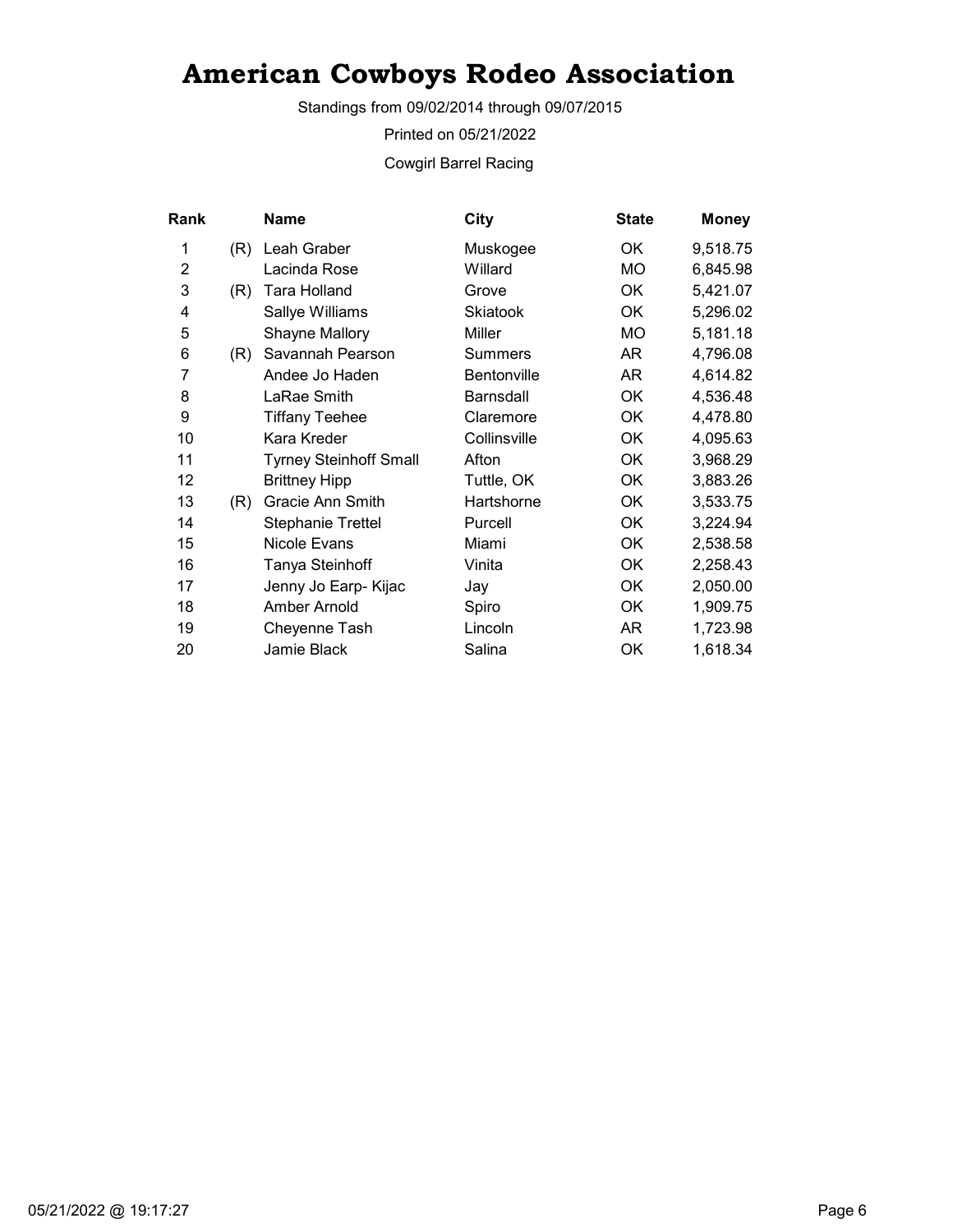Standings from 09/02/2014 through 09/07/2015

Printed on 05/21/2022

Header Team Roping

| Rank           |     | <b>Name</b>               | <b>City</b>     | <b>State</b> | <b>Money</b> |
|----------------|-----|---------------------------|-----------------|--------------|--------------|
| 1              |     | Jake Weddle               | St. Joe         | AR           | 15,315.86    |
| $\overline{2}$ |     | <b>Eric Flurry</b>        | Spiro           | <b>OK</b>    | 15,111.87    |
| 3              |     | Destry Graham             | Sallisaw        | ОK           | 10,429.16    |
| 4              |     | <b>Terry Crow</b>         | Miami           | OK           | 9,199.09     |
| 5              |     | Cale Markham              | Vinita          | <b>OK</b>    | 5,664.38     |
| 6              |     | <b>Thompson Berryhill</b> | Talala          | <b>OK</b>    | 4,744.60     |
| 7              |     | Joel Maker                | Tahlequah       | OK           | 3,924.91     |
| 8              |     | Gable Hilderbrand         | <b>Bartlett</b> | <b>KS</b>    | 3,883.81     |
| 9              |     | Casper May                | Ramona          | <b>OK</b>    | 3,668.81     |
| 10             | (R) | Shayde Kreder             | Collinsville    | ОK           | 3,296.29     |
| 11             | (R) | Cody Bailey               | Ozark           | AR           | 3,142.23     |
| 12             | (R) | Wyatt Muggli              | Lane            | ОK           | 2,823.05     |
| 13             |     | <b>Matt Strickler</b>     | <b>Skiatook</b> | <b>OK</b>    | 2,655.00     |
| 14             |     | Zac Small                 | Welch           | OK           | 2,569.91     |
| 15             |     | <b>CJ Schicke</b>         | Independence    | KS           | 2,433.74     |
| 16             |     | Casey Hicks               | Talala          | OK           | 2,171.55     |
| 17             |     | Ralph Williams            | <b>Skiatook</b> | <b>OK</b>    | 1,997.01     |
| 18             | (R) | <b>Connor Osborn</b>      | Tecumseh        | OK           | 1,995.56     |
| 19             |     | <b>Clint Peverley</b>     | Owasso          | OK           | 1,938.72     |
| 20             |     | Paul Hefner               | Bixby           | OK           | 1,786.61     |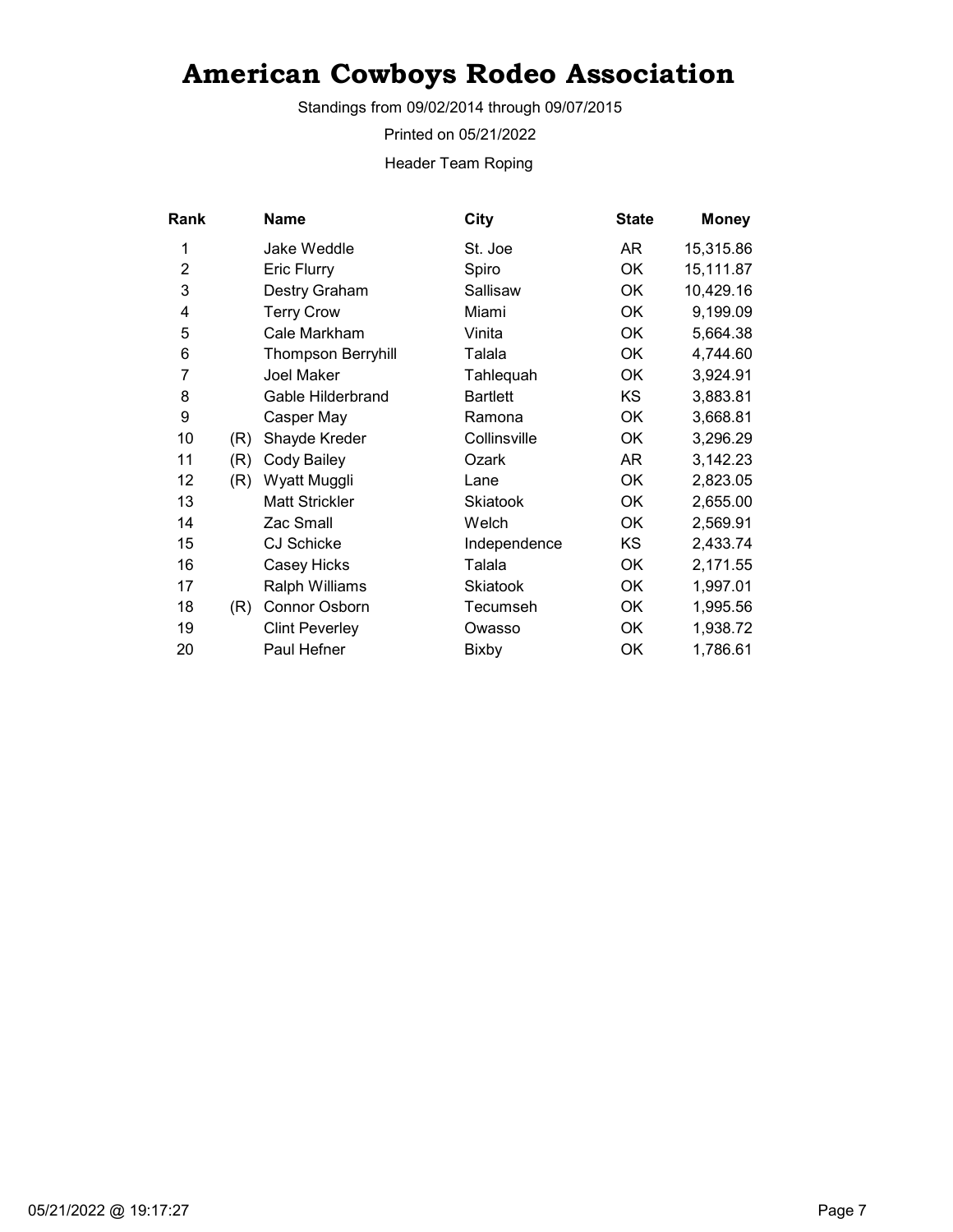Standings from 09/02/2014 through 09/07/2015

Printed on 05/21/2022

Heeler Team Roping

| <b>Rank</b>    |     | <b>Name</b>                | <b>City</b>     | <b>State</b> | <b>Money</b> |
|----------------|-----|----------------------------|-----------------|--------------|--------------|
| 1              |     | <b>Stitches Stanley</b>    | Wagoner         | OK           | 20,713.08    |
| $\overline{2}$ |     | <b>Tanner Ward</b>         | Wister          | <b>OK</b>    | 8,373.09     |
| 3              |     | <b>Chad Evans</b>          | Miami           | OK           | 6,561.78     |
| 4              |     | <b>Justin Fox</b>          | Huntsville      | AR.          | 6,234.44     |
| 5              |     | Kyle Burger                | Wann            | ОK           | 5,921.61     |
| 6              |     | <b>Billie Jack Saebens</b> | Nowata          | OK           | 4,278.39     |
| 7              |     | Jake Clay                  | Sapulpa         | OK           | 4,132.82     |
| 8              |     | <b>Tyler Worley</b>        | Berryville      | AR.          | 3,769.50     |
| 9              |     | <b>Blair Small</b>         | Afton           | OK           | 3,191.62     |
| 10             |     | Shawn Trimble              | Coffeyville     | KS.          | 3,183.73     |
| 11             |     | Shawn Kreder               | Collinsville    | OK           | 3,059.19     |
| 12             | (R) | <b>Tanner Nall</b>         | Colcord         | ОK           | 3,032.95     |
| 13             |     | Chase McAlvain             | Hulbert         | OK           | 2,883.83     |
| 14             |     | <b>Casey Stipes</b>        | Salina          | <b>OK</b>    | 2,785.36     |
| 15             |     | Kyle Rasberry              | <b>Skiatook</b> | OK           | 2,404.41     |
| 16             |     | Lane Reeves                | Wann            | OK           | 2,032.44     |
| 17             | (R) | <b>Tyler Jackson</b>       | Salem           | AR           | 1,901.54     |
| 18             |     | Hazen Bear Paw Herrera     | Nowata          | OK           | 1,760.76     |
| 19             |     | Jake Pianalto              | Rose            | OK           | 1,709.95     |
| 20             | (R) | <b>Brye Crites</b>         | Welch           | OK           | 1,587.07     |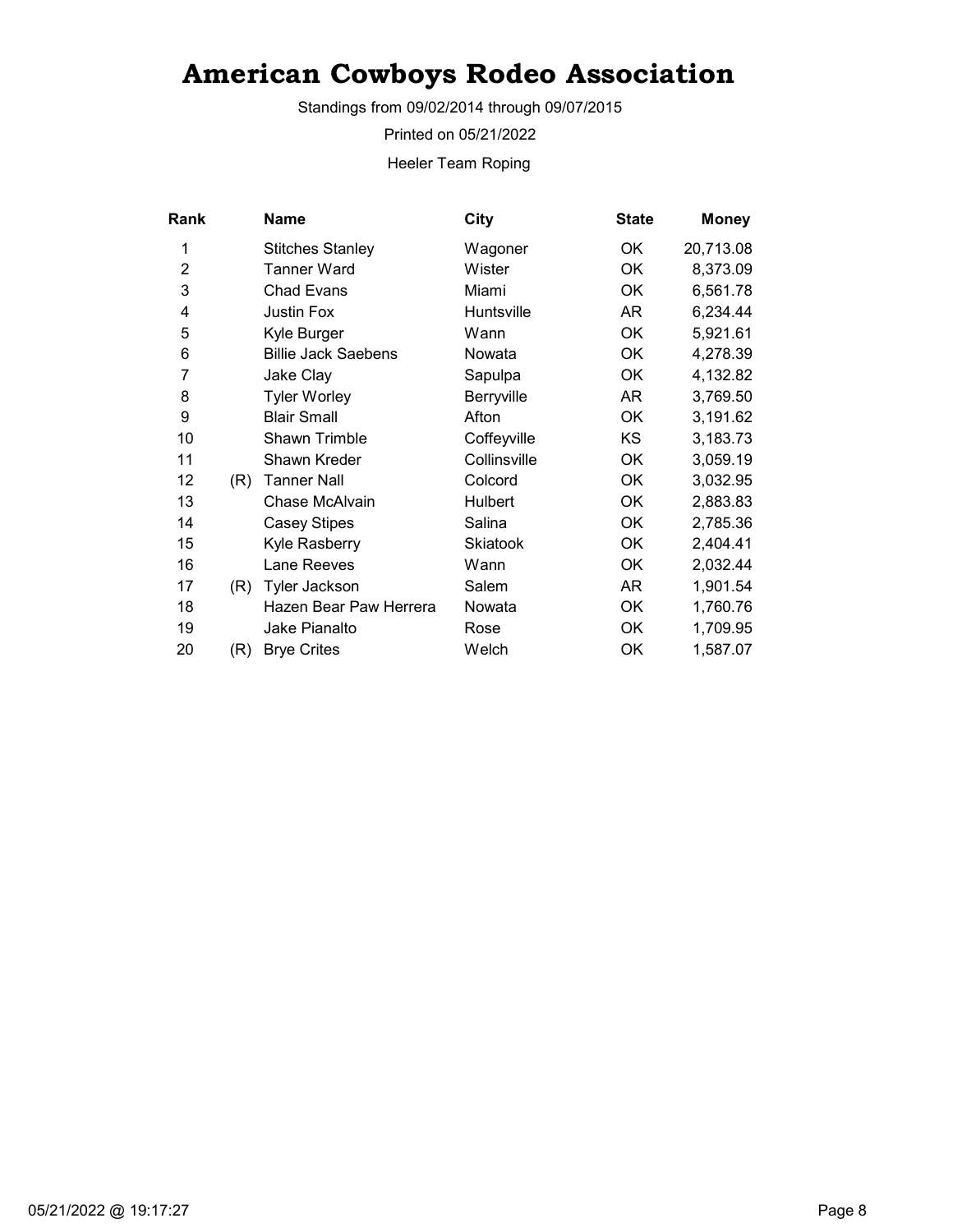Standings from 09/02/2014 through 09/07/2015

Printed on 05/21/2022

Cowgirl Breakaway

| Rank           |     | Name                   | City              | <b>State</b> | <b>Money</b> |
|----------------|-----|------------------------|-------------------|--------------|--------------|
| 1              |     | Robi Jo Inman Treat    | Ketchum           | OK           | 7,469.52     |
| $\overline{2}$ |     | <b>Lindsey Hughes</b>  | Augusta           | KS           | 7,445.33     |
| 3              |     | Jimme Beth Hefner      | Bixby             | OK           | 7,315.52     |
| 4              | (R) | Kaci Starkey           | Gentry            | AR           | 6,441.48     |
| 5              |     | Jacie Hudspeth Ponder  | Afton             | OK           | 5,449.34     |
| 6              |     | Angela Bartley         | Chouteau          | OK           | 5,341.49     |
| 7              |     | Randi Stanley          | Wagoner           | OK           | 4,457.34     |
| 8              |     | Cassie Vaughan         | Weatherford       | OK           | 4,168.63     |
| 9              |     | Tamara Smith           | Wynona            | 0K           | 4,101.68     |
| 10             |     | Rachel Harp            | Lincoln           | AR           | 3,987.59     |
| 11             |     | Jenna Lee Adams        | Weatherford       | OK           | 3,762.92     |
| 12             |     | Addee Larae Carder     | Miami             | OK           | 2,697.44     |
| 13             |     | <b>Courtney Crites</b> | Welch             | OK           | 2,499.89     |
| 14             |     | Ramie Lynn Smith       | Tahlequah         | OK           | 2,141.83     |
| 15             | (R) | Natalie Sydebotham     | Vinita            | OK           | 2,100.29     |
| 16             |     | Johnna Setzer          | Quitman           | AR           | 1,954.16     |
| 17             |     | Tina Hamilton          | <b>McAlester</b>  | OK           | 1,908.17     |
| 18             |     | Ayla Johnson           | <b>Blue Mound</b> | KS.          | 1,670.16     |
| 19             |     | Kylee Jo Horton        | Stigler           | OK           | 1,545.93     |
| 20             | (R) | Michelle Wilson        | Osage City        | KS           | 1,436.86     |